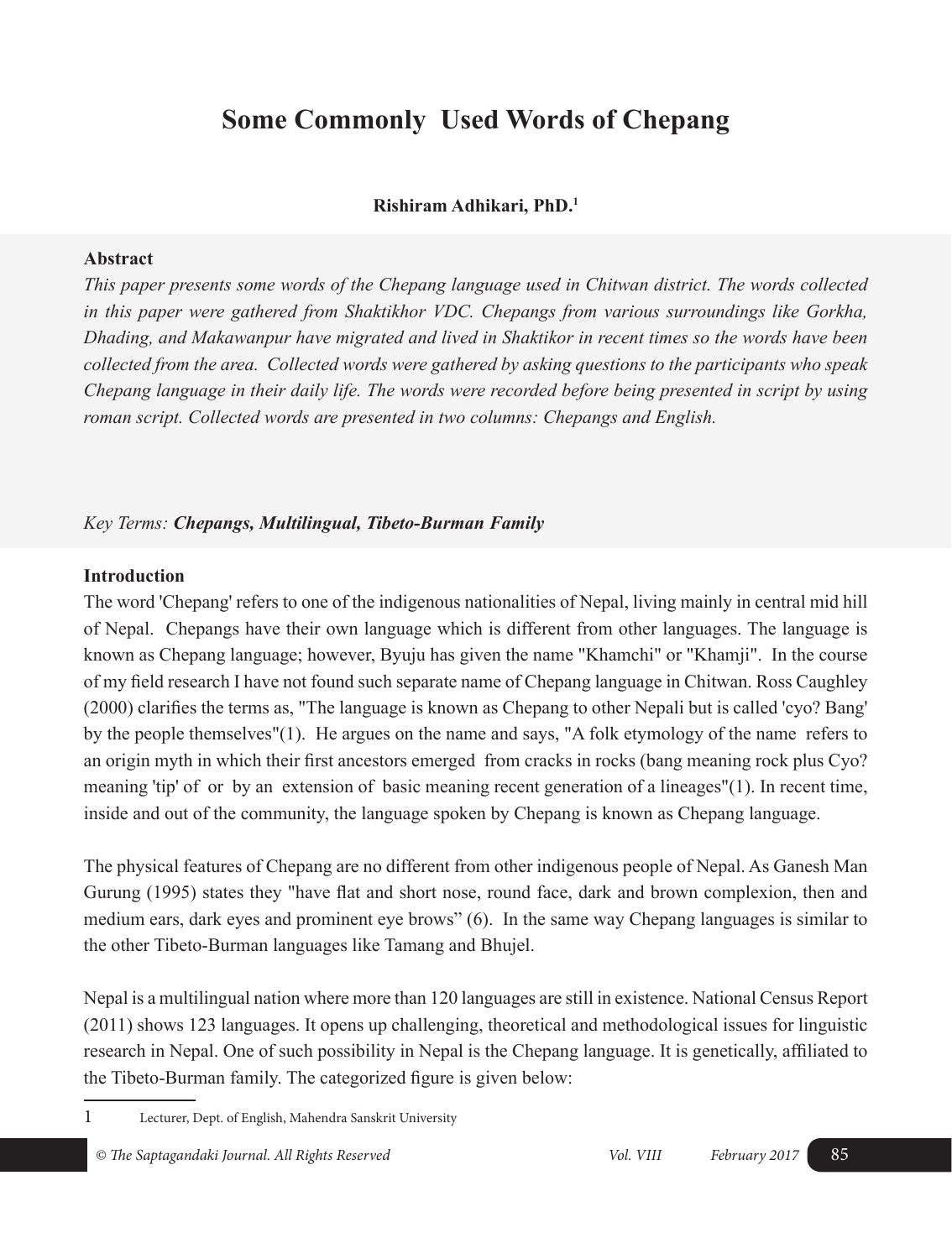

*Source: Bradley (2002)*

There are a large number of native speakers of the Chepang in several districts of Nepal. CBS Report (2011) showed 68399 population of Chepang in Nepal whereas 48096(0.18%) speak Chepang language as mother tongue. The report again shows 21536 populations of Chepangs have spoken their language in Chitwan. The paper is concentrated on Chitwan because in Chitwan district Chepangs are migrated from its surrounding area, Makawanpur, Gorkha and Dhading district. National population census (2011) showed that Chepang language speakers are found in ten different districts of Nepal. The following table shows the district wise Chepang mother tongue speakers in Nepal

|                  | Table -1 District-wise Chepang language speakers in repair |              |                |  |
|------------------|------------------------------------------------------------|--------------|----------------|--|
| <b>Districts</b> | Total Chepang language speakers                            | <b>Males</b> | <b>Females</b> |  |
| Kathmandu        | 160                                                        | 81           | 79             |  |
| <b>Dhading</b>   | 8449                                                       | 4253         | 4196           |  |
| Makawanpur       | 16036                                                      | 8147         | 8736           |  |
| Parsa            |                                                            | 10           |                |  |
| Chitwan          | 21536                                                      | 10888        | 10648          |  |

**Table -1 District-wise Chepang language speakers in Nepal**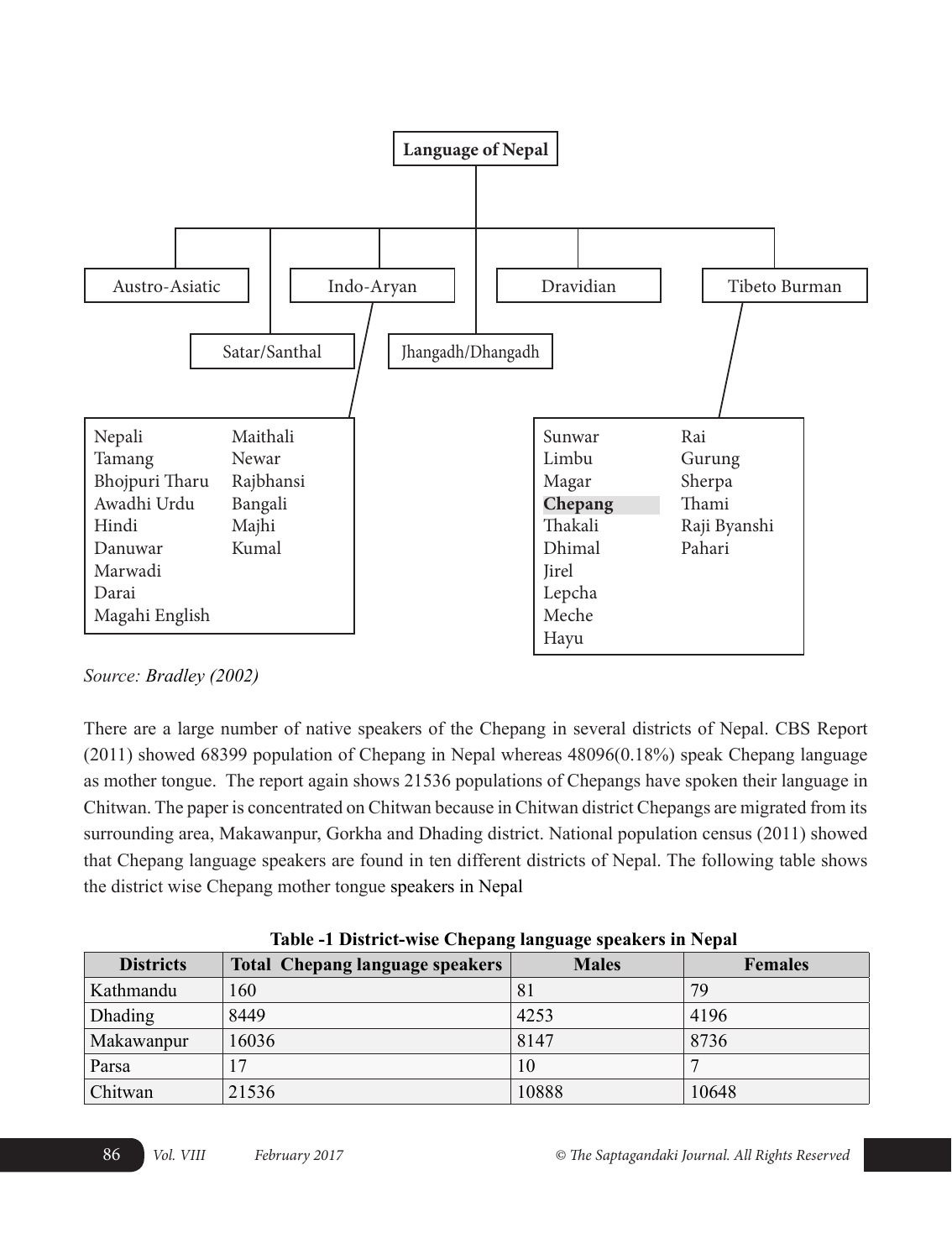| Gorkha      | 1628  | 777             | 985 |
|-------------|-------|-----------------|-----|
| Lamjung     | 57    | 33              | 24  |
| Tanahun     | 163   | 83              | 80  |
| Gulmi       | 19    | $\overline{17}$ | 2   |
| Nawalparasi | 31    | 10              | 21  |
| Total       | 48096 |                 |     |

*Source: CBS Report (2011)*

Before few decades Chepangs were in majority in the northern and eastern parts of Chitwan district. In recent years, migration of hill's people dominated Chepang population. National population census (2011) shows more than 36 languages are in existence in Chitwan; however, majority of the population (406,782) speak Nepali language as mother tongue and only few people speak other languages. Among them Chepang language is fourth in position. There are found Chepang speakers in all municipalities and VDCs of Chitwan. The following table shows the mother tongue speakers of Chitwan

| Languages     | <b>Total</b> | $-$<br><b>Males</b> | <b>Females</b> |
|---------------|--------------|---------------------|----------------|
| Nepali        | 406,782      | 193,605             | 213,177        |
| Tharu         | 58,913       | 27,436              | 31,477         |
| Tamang        | 28,541       | 13,945              | 14,596         |
| Chepang       | 21,536       | 10,888              | 10,648         |
| Gurung        | 16,389       | 7,435               | 8,954          |
| Bhojpuri      | 9,668        | 6,439               | 3,229          |
| Magar         | 9,321        | 4,276               | 5,045          |
| Newari        | 9,174        | 4,397               | 4,777          |
| Darai         | 6,625        | 3,108               | 3,517          |
| Maithili      | 3,572        | 2,190               | 1,382          |
| Hindi         | 2,790        | 1,799               | 991            |
| <b>Bote</b>   | 2,012        | 955                 | 1,057          |
| Urdu          | 960          | 608                 | 352            |
| Rai           | 524          | 296                 | 228            |
| Kumal         | 302          | 152                 | 150            |
| Kham          | 285          | 132                 | 153            |
| Rajsthani     | 214          | 114                 | 100            |
| Bangla        | 204          | 151                 | 53             |
| Hyolmo/Yholmo | 182          | 92                  | 90             |
| Ghale         | 173          | 76                  | 97             |
| Thakali       | 145          | 62                  | 83             |
| Limbu         | 139          | 64                  | 75             |

**Table -2 Population of Chitwan According to Mother Tongue Speakers**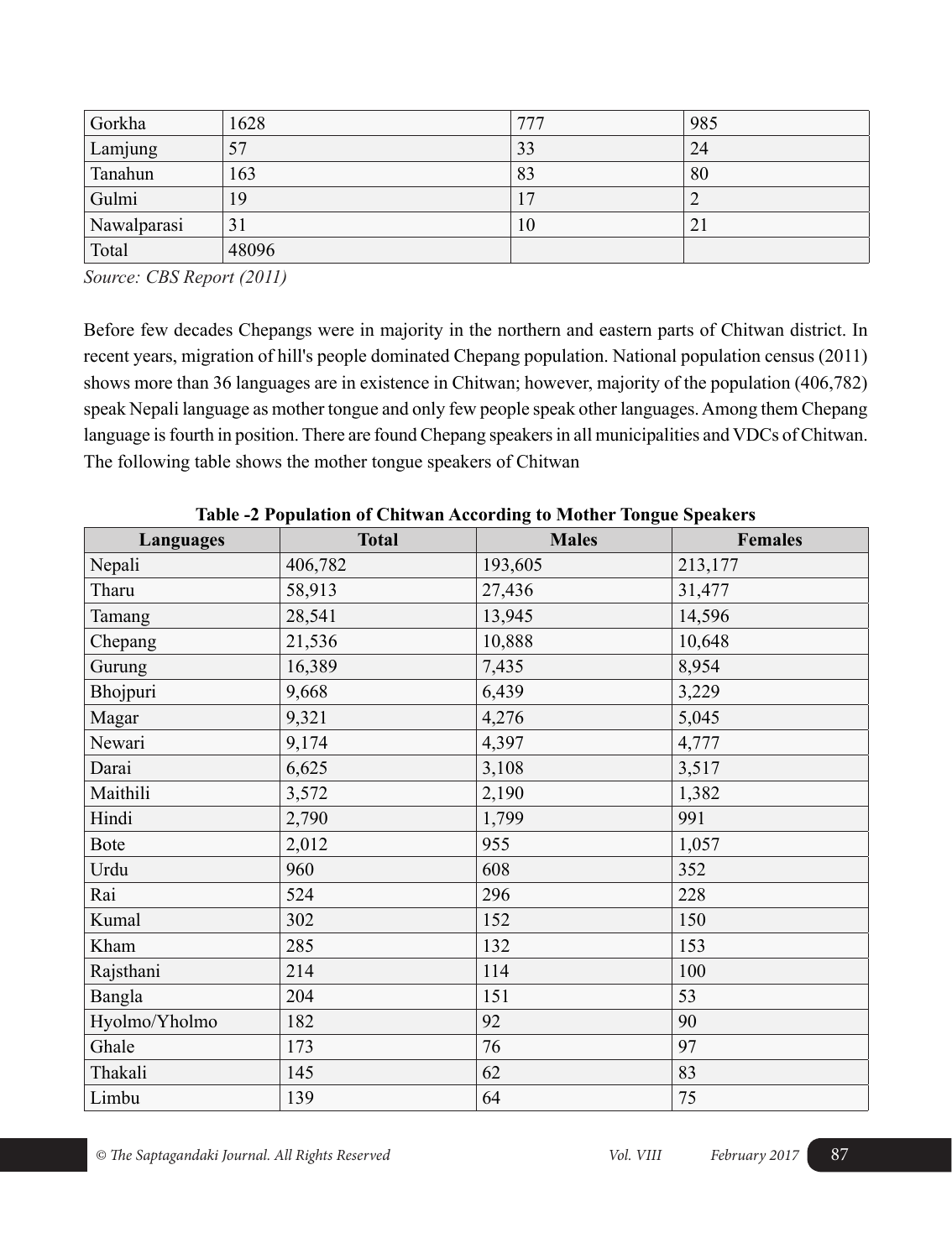| Bhujel        | 125 | 63  | 62             |
|---------------|-----|-----|----------------|
| Sunuwar       | 98  | 69  | 29             |
| Sign Language | 83  | 44  | 39             |
| Danuwar       | 81  | 46  | 35             |
| Doteli        | 73  | 32  | 41             |
| Sherpa        | 64  | 38  | 26             |
| Majhi         | 56  | 40  | 16             |
| Avadhi        | 39  | 25  | 14             |
| Bajjika       | 35  | 29  | 6              |
| Thami         | 31  | 26  | 5              |
| Dura          | 30  | 13  | 17             |
| Yakkha        | 26  | 16  | 10             |
| Santhali      | 21  | 14  | 7              |
| Punjabi       | 19  | 9   | 10             |
| Chinese       | 19  | 16  | $\overline{3}$ |
| Nachhiring    | 16  | 9   | $\overline{7}$ |
| Chhantyal     | 12  | 3   | 9              |
| Others        | 226 | 128 | 98             |
| Not Reported  | 479 | 247 | 232            |

*Source: CBS Report (2011)*

Chitwan districts is known as traditional homeland of the Chepangs because majority of the Chepangs are still living in the area. According to the myth of Lohari and Kushari, it is declared that ancestors of the Chepangs originated in the banks of Narayani rivers. The myth goes as:

> The Chepangs are the offspring of Sita's son *Lahari* or *Lava* who is famous in the Hindu epic *Ramayana*. During the exile of Sita, she had to stay in the cottage of a hermit named *Balmiki* near the Narayani River. Sita gave birth to a son named *Lohari.* One day she saw some monkeys playing with their babies. The scene was very moving. She too took her baby to the river to show the monkeys playing and entertaining with each other. But she forgot to inform about it to *Balkimi.* The *rishi* became restless as he did not find the baby in the cradle. He thought that Sita will be angry. Therefore, he created a new baby out of the 'Kush Grass' and the baby exactly looked like Lava. But as Sita was back she got surprised to see another baby in the cradle. Rishi explained the events. Chepangs widely believe that they are the descendants of Lohari*,* the first son of Sita (Adhkari, 3).

Because of the present situation of Chepangs and their physical features as well as social and cultural situation is different from the myth and creates debate on its mythical existence. Ramchandra is son of Hindu king Dasaratha. Physical structure and language of Chepangs are similar to other Tibeto Barman community like Tamang and Rai, not with the Hindu tribes. However, it can be justified that they have more than thousand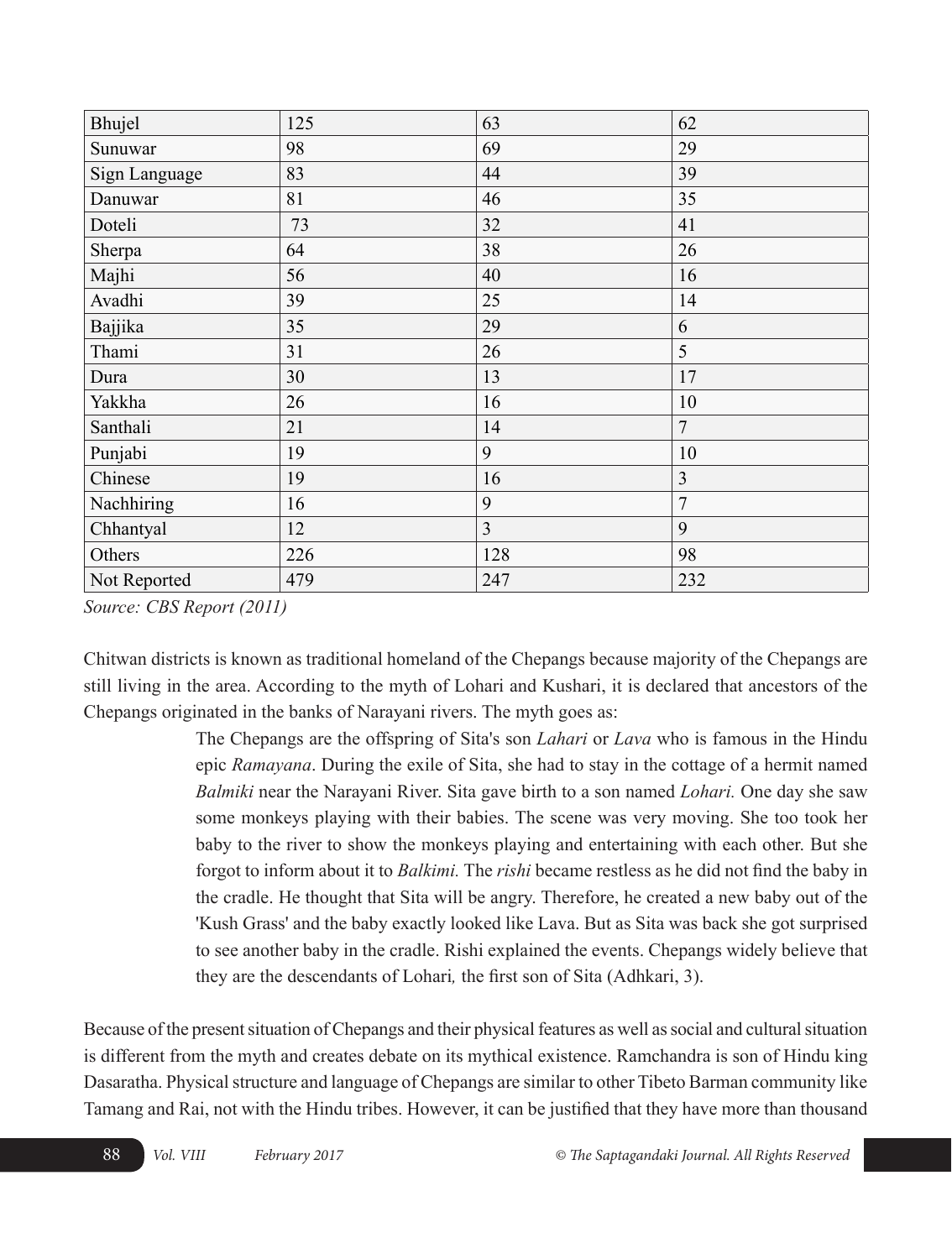years contact with Mongolian people and now they appear like Mongol people.

While collecting data from the field I visited Chepang settlement mainly in Shaktikor, and gathered some of the typical words that they highly use in their day to day life. Observation, interview questions and audio record were used to collect data from the field; however, I have not used phonetic transcription of the words. I put the word simply in Roman script.



*Source : Adhkari (2009)*

# **Chepang Language and its Order of Alphabet**

Ross Caughley presented Chepang language and its' alphabet in the following manner:

| $a \alpha I$              |  | u e 0.' |  |  |  |  |
|---------------------------|--|---------|--|--|--|--|
| k g ŋ c j t d n p b m y r |  |         |  |  |  |  |
| w s h                     |  |         |  |  |  |  |
| Source: Caughley (2000)   |  |         |  |  |  |  |

# **Some Words of the Chapnag**

Ross C. Caughley (1939- ) is the first linguist who has studied on Chepang since century. He collected Chepang words from a village of Makawanpur and prepared a single dictionary in 1971. He collected around 7000 words including all forms of word used by the Chepangs during the time. Caughley's collection is used while translating the holy Bible into Chepang. In my collection, I only present frequently used words in the study area by the Chepangs.

# **Pronouns**

| Chepang | English | <b>Remarks</b> |
|---------|---------|----------------|
| NGA     | UU      | . $INT$        |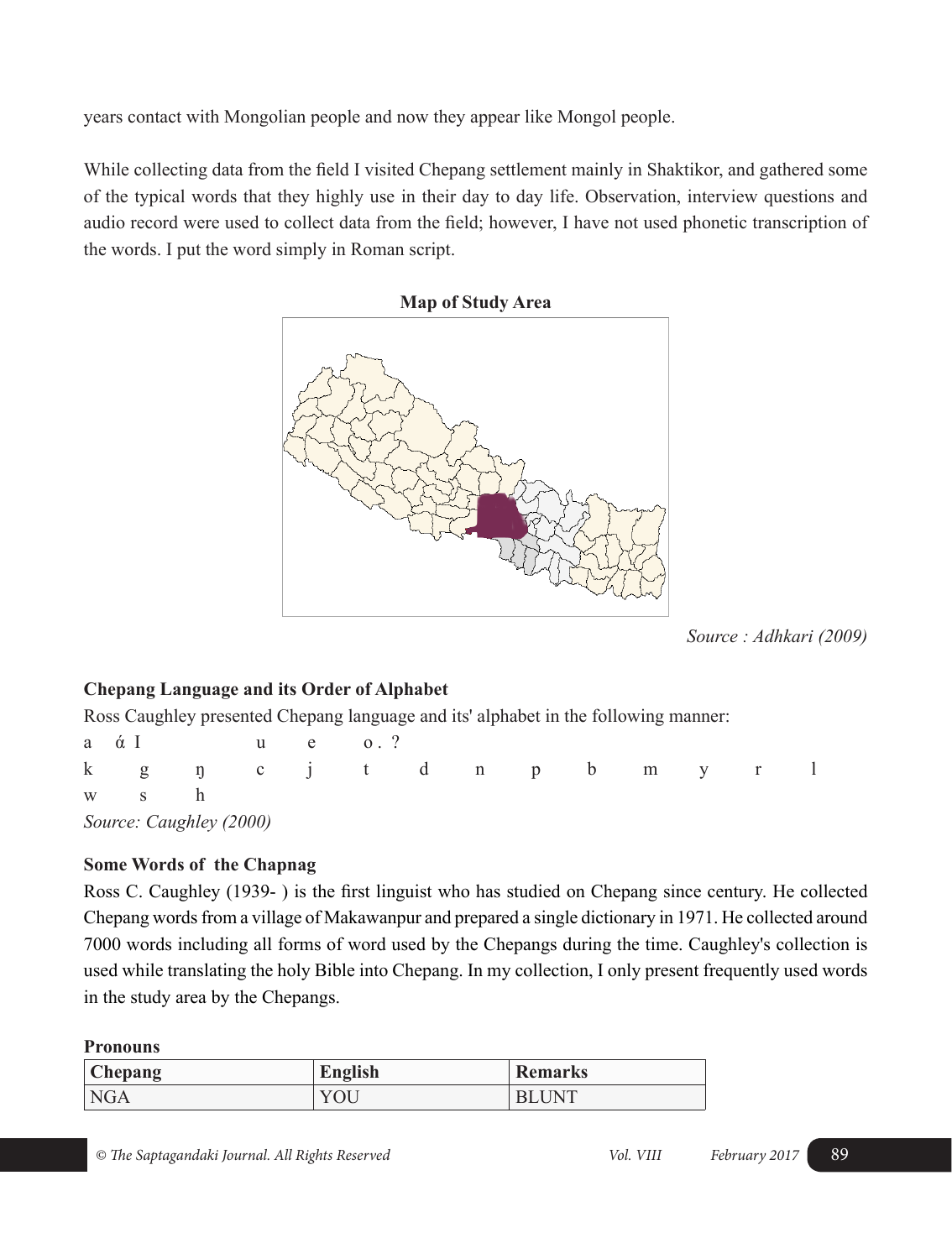| NGA KO            | <b>OUR</b>   | <b>CASUAL</b>    |
|-------------------|--------------|------------------|
| <b>NGA SAYAPA</b> | YOU          | POLITE/HON. FORM |
| <sub>or</sub>     |              |                  |
| NGA SAA (HAJURKO) | YOU          |                  |
| <b>NANKO</b>      | <b>YOUR</b>  |                  |
| <b>NGA</b>        |              |                  |
| <b>NANGA</b>      | YOU          |                  |
| <b>NGI</b>        | WE           |                  |
| <b>NONKO</b>      | <b>YOUR</b>  |                  |
| <b>NGAKA</b>      | <b>MY</b>    |                  |
| <b>DUTANG</b>     | <b>HONOR</b> |                  |
| <b>NGIKO</b>      | <b>OUR</b>   |                  |

# **Verbs**

The following suffixes are attached to the end of verbs to show level of familiarity or respect.

| aa  | $Waang =$                         | please come Polite/Hon. |
|-----|-----------------------------------|-------------------------|
| We  | krd.<br>$\mathbf{r} = \mathbf{r}$ | Go: Casual              |
| yii | Sayo<br>$=$                       | Died (Blunt)            |

#### **Nouns**

The following prefixes are attached to the end of noun to show level of or respect.

 $O$  AApa  $\rightarrow$  Hello father

ai Ama → Hello mother

Sapaya Baje(Sapaya)  $\rightarrow$  Respectfully hello Baje

# **Polite form**

Lokomanta  $\rightarrow$  respectful way of addressing a senior person

The following suffixes are used at the end of nouns to show the level of respect or formally.

 $Ju \rightarrow Vana+Ju = Venaju \rightarrow brother-in-low$ 

# **For respect**

 $Kai \rightarrow Mama + Kai = Mama kai \rightarrow Maternal$  uncle

# **For casual**

Sayapa + Mama = Sayapamama  $\rightarrow$  Respect form

# **Some words to use for relatives**

| <i>CHEPANG</i> | ENGLISH             |
|----------------|---------------------|
| A A PA         | <b>FATHER</b>       |
| <b>ANNYO</b>   | <b>ELDER SISTER</b> |
| <b>MUMOCHO</b> | <b>WIFE</b>         |
| <b>BHAU</b>    | <b>HUSBAND</b>      |

| <b>CHO</b>     | <b>SON</b>                                  |
|----------------|---------------------------------------------|
|                | Some words indicating fruits and vegetables |
| <b>BELAUTI</b> | <b>GUAVA</b>                                |
| <b>YOSHI</b>   | <b>SURAUIA HEPALENIS</b>                    |
| <b>LOSAI</b>   | <b>BANANA</b>                               |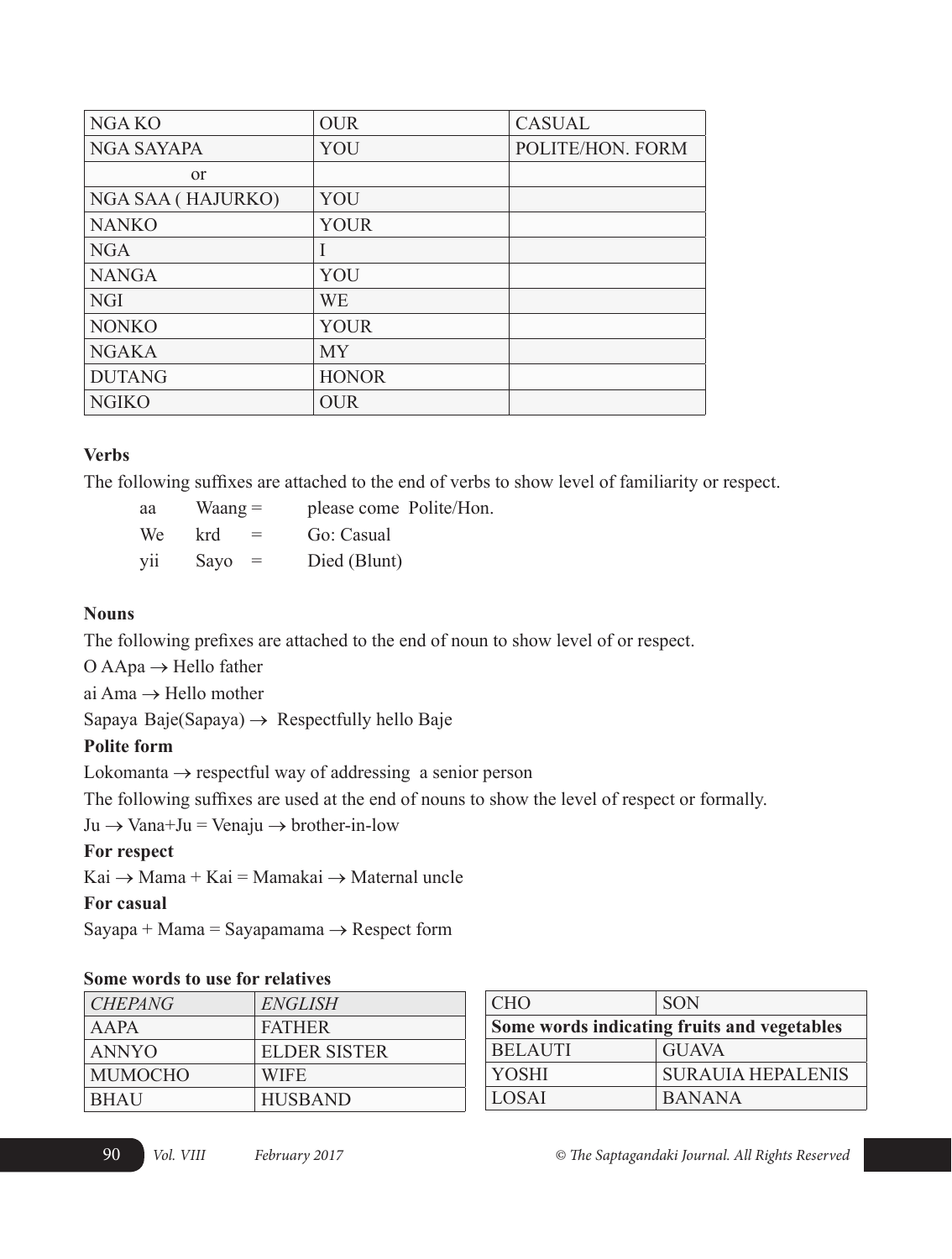| <b>TANKI SAG</b>              | <b>BAUHINEA</b>                      | <b>KAJO</b>      |
|-------------------------------|--------------------------------------|------------------|
| <b>LAK</b>                    | <b>AIR POTATO</b>                    | <b>NIJO</b>      |
| <b>TAKSAI</b>                 | <b>MANGO</b>                         | <b>SUMJO</b>     |
| <b>SORKA</b>                  | <b>CITRON</b>                        | <b>SANGA</b>     |
| <b>LYAU</b>                   | <b>LAUGUNA</b>                       | <b>GAM</b>       |
| <b>PASS</b>                   | <b>CUSH CUSH</b>                     | <b>LMPU</b>      |
| GOY                           | <b>YAM</b>                           | <b>KIM</b>       |
| GU                            | <b>TARO ROOT</b>                     | <b>BANG-LEN</b>  |
| LA                            | <b>VINE</b>                          | KIM-LEM          |
| KU                            | <b>THRON</b>                         | <b>RONG</b>      |
| <b>PAAK</b>                   | <b>PAT</b>                           | <b>NEKLI</b>     |
| <b>NINGALO</b>                | <b>HIMALAYAN BAMBOO</b>              | <b>AAM</b>       |
| <b>RING</b>                   | <b>BAMBOO</b>                        | KAI              |
| <b>RAKSI</b>                  | <b>SAL TREE</b>                      | <b>KANTI</b>     |
| <b>KOS</b>                    | <b>SUGARCANE</b>                     | <b>KUSHI</b>     |
| <b>NELAU</b>                  | <b>STING</b>                         | <b>GESA</b>      |
| Some words refer to materials |                                      | <b>NATO</b>      |
| <b>TI</b>                     | <b>WATER</b>                         | <b>MUNA</b>      |
| <b>MAI</b>                    | <b>FIRE</b>                          | <b>WAHO</b>      |
| <b>BANG</b>                   | <b>STONE</b>                         | <b>KANTI BAI</b> |
| <b>CHHA</b>                   | <b>SALT</b>                          | <b>KHADUK</b>    |
| <b>KYAN</b>                   | <b>CURRY</b>                         | <b>BESAMNA</b>   |
|                               | Some words refer to animals and bird | <b>RYONKAY</b>   |
| <b>SWYA</b>                   | <b>COW</b>                           | <b>KAIJA</b>     |
| <b>SARPA</b>                  | <b>SNAKE</b>                         | <b>GATANGA</b>   |
| <b>MHE</b>                    | <b>TAIL</b>                          | <b>CHHICHH</b>   |
| <b>NGAMAI</b>                 | <b>FISH</b>                          | <b>PAINANG</b>   |
| <b>WA</b>                     | <b>BIRD/ CHICKEN</b>                 | <b>PETI</b>      |
| RI                            | <b>VULTURE</b>                       | <b>VIRANGA</b>   |
| <b>REK</b>                    | <b>RAT</b>                           | <b>TONA</b>      |
| <b>YIN</b>                    | <b>BAT</b>                           | <b>OKE</b>       |
| <b>KUY</b>                    | <b>DOG</b>                           | <b>TAN</b>       |
| <b>BANG</b>                   | <b>FROG</b>                          | <b>MIKA</b>      |
| <b>PYAK</b>                   | PIG                                  | <b>DOME</b>      |
| <b>MUSHA</b>                  | <b>MUSHROOM</b>                      | <b>KURT</b>      |
| <b>KUT</b>                    | <b>WORMS</b>                         | <b>NEH</b>       |
| Other casually used words     |                                      | <b>MOTANGA</b>   |
| <b>RANG</b>                   | <b>STONEY LAND</b>                   | <b>NGAMACI</b>   |
| <b>NALO</b>                   | <b>NOT</b>                           | <b>MAYANGA</b>   |
| <b>LAM</b>                    | <b>WAY</b>                           | <b>NAI</b>       |
| <b>THAPA</b>                  | <b>STOP</b>                          | <b>TEN</b>       |
| <b>LOKAMANTA</b>              | <b>RELATIVES</b>                     | <b>SYA</b>       |

| <b>KAJO</b>         | <b>ONE</b>             |
|---------------------|------------------------|
| <b>NIJO</b>         | TWO                    |
| <b>SUMJO</b>        | <b>THREE</b>           |
| <b>SANGA</b>        | <b>TWELVE</b>          |
| <b>GAM</b>          | <b>OPEN PLACE</b>      |
| <b>LMPU</b>         | <b>CAVE</b>            |
| <b>KIM</b>          | <b>HOUSE</b>           |
| <b>BANG-LEM</b>     | <b>STONES</b>          |
| <b>KIM-LEM</b>      | <b>HOUSE</b>           |
| <b>RONG</b>         | <b>HORN</b>            |
| <b>NEKLI</b>        | <b>NASAL DISCHARGE</b> |
| <b>AAM</b>          | <b>COOKED RICE</b>     |
| KAI                 | <b>TOO</b>             |
| <b>KANTI</b>        | <b>FROM</b>            |
| <b>KUSHI</b>        | <b>WITH</b>            |
| <b>GESA</b>         | <b>PLAY</b>            |
| <b>NATO</b>         | <b>ENOUGH</b>          |
| <b>MUNA</b>         | <b>IS</b>              |
| <b>WAHO</b>         | <b>GONE</b>            |
| <b>KANTI BAICHI</b> | <b>PLEASE LOOK</b>     |
| <b>KHADUK</b>       | <b>DOOR</b>            |
| <b>BESAMNA</b>      | <b>WILL GIVE</b>       |
| <b>RYONKAYO</b>     | <b>HUNGER</b>          |
| <b>KAIJA</b>        | <b>PAST</b>            |
| <b>GATANGA</b>      | <b>WHERE</b>           |
| <b>СННІСННА</b>     | <b>NEXT TOMORROW</b>   |
| <b>PAINANGA</b>     | <b>RETURN</b>          |
| <b>PETI</b>         | <b>WELL-MANNER</b>     |
| <b>VIRANGA</b>      | <b>SLIDE</b>           |
| <b>TONA</b>         | <b>FALL DOWN</b>       |
| <b>OKE</b>          | <b>COCK</b>            |
| <b>TAN</b>          | <b>PHELLOS</b>         |
| <b>MIKA</b>         | <b>EYE</b>             |
| <b>DOME</b>         | <b>LEG</b>             |
| <b>KURT</b>         | <b>HAND</b>            |
| <b>NEH</b>          | <b>NOSE</b>            |
| <b>MOTANGA</b>      | <b>MOUTH</b>           |
| <b>NGAMACHUL</b>    | <b>KNEE</b>            |
| <b>MAYANGA</b>      | <b>HAIR</b>            |
| <b>NAI</b>          | <b>CLOTH</b>           |
| <b>TEN</b>          | <b>TODAY</b>           |
| <b>SYA</b>          | <b>MEAT</b>            |
|                     |                        |